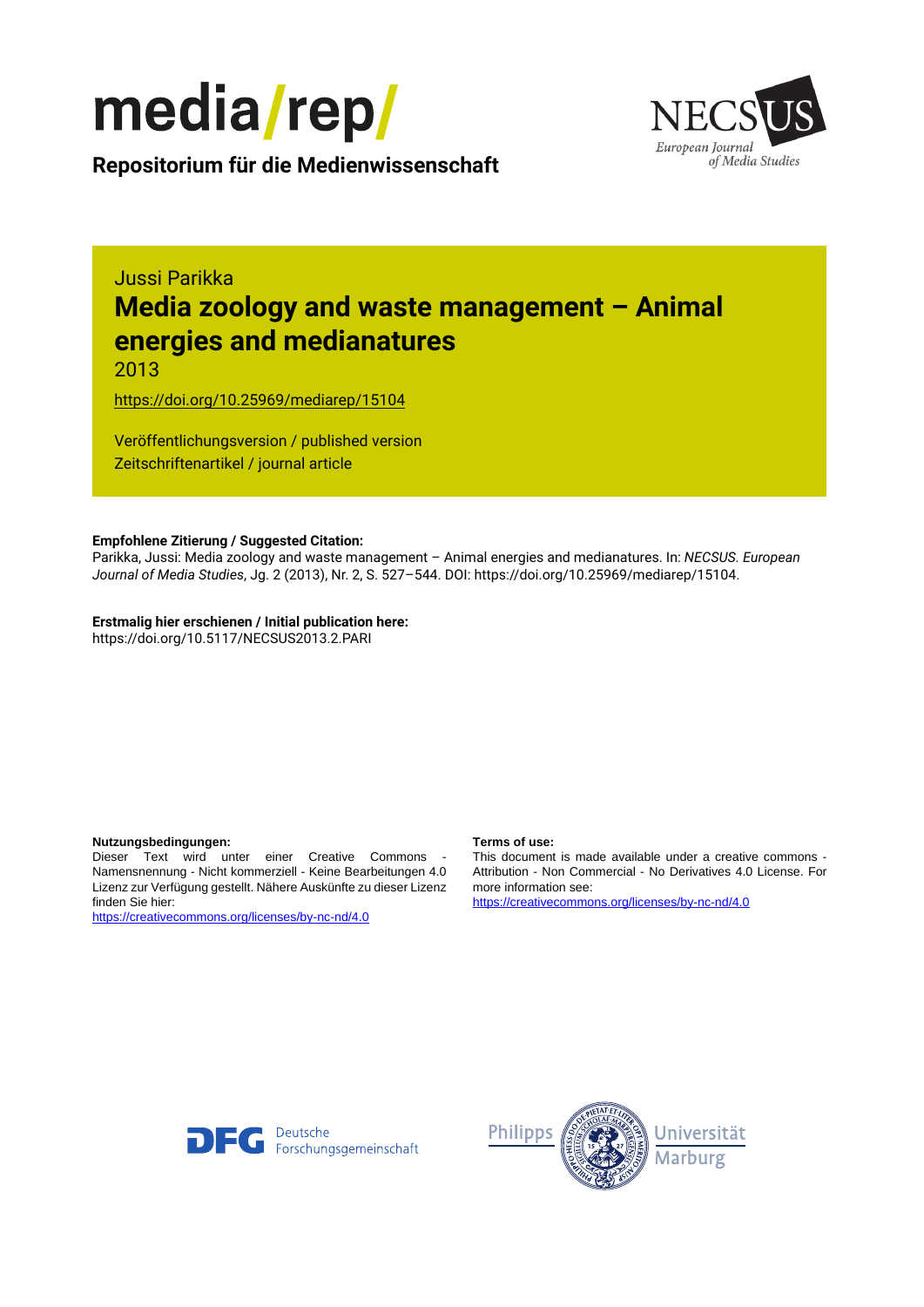EUROPEAN JOURNAL OF MEDIA STUDIES

www.necsus-ejms.org Published by: Amsterdam University Press



# **Media zoology and waste management**

*Animal energies and medianatures*

Jussi Parikka

NECSUS 2 (2):527–544 DOI: 10.5117/NECSUS2013.2.PARI

#### **Abstract**

In this article I will investigate the relations of media and ecology, arguing that the incorporation of nature and ecology as part of the media theoretical discourse should also be connected to the ecological contexts in which theory is being produced. This means a concretisation of media ecology in terms of its focus and topic to take into account the current eco-crisis, from perspectives related to animal studies, electronic waste, and even geology. In this sense, the argument of the text is simple: there is a concrete edge to media ecological theory, and in this instance it is elaborated through the themes of animals, waste, and mineral resources.

**Keywords:** animal, ecology, media, waste, zoology

In this article I will investigate the relations of media and ecology, arguing that the incorporation of nature and ecology as part of the media theoretical discourse should also be connected to the ecological contexts in which theory is being produced. This means a concretisation of media ecology in terms of its focus and topic to take into account the current eco-crisis, from perspectives related to animal studies, electronic waste, and even geology. In this sense, the argument of the text is simple: there is a concrete edge to media ecological theory, and in this instance it is elaborated through the themes of animals, waste, and mineral resources. This is summed up through the notion of 'medianatures', which follows Donna Haraway's challenge to think of nature and culture not as two separate regimes but rather as a topological continuum. Indeed, in this way media is concretely and constantly related to nature, both through perspectives of human labour and through the environmental costs of media technologies (as recently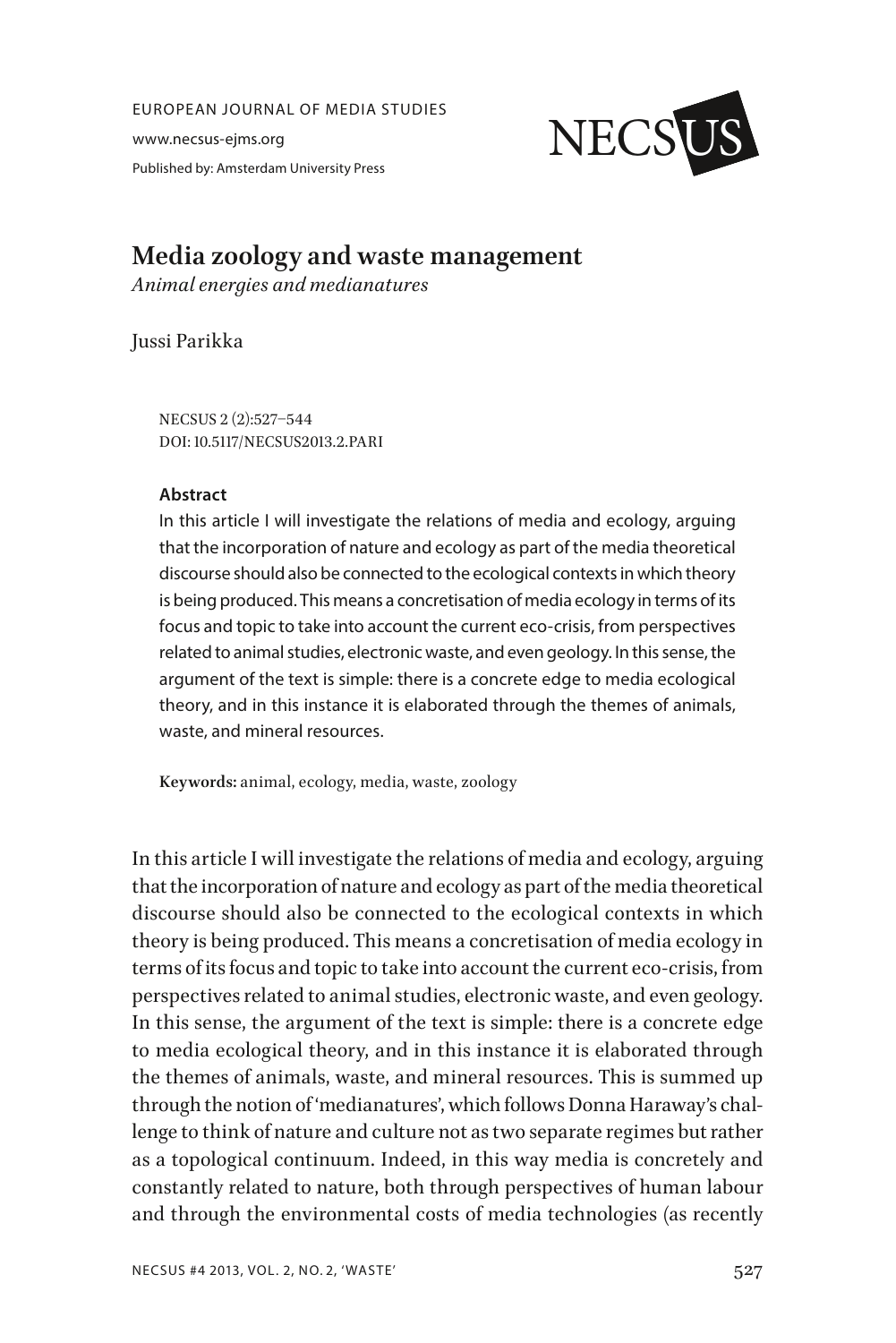and convincingly argued by Richard Maxwell and Toby Miller in *Greening the Media*). This insight reminds us that it is not only the new media sphere of energy intensive cloud computing or toxic material-filled devices that demand an ecologically-aware eye – 'old media' too, from paper to film, had their own health and environmental hazards.

The animal and the ecological question is an increasingly important one for the humanities, including for such fields as screen studies.1 We need to be able to conceptually weave together what is happening on a material level in terms of geopolitics and ecologically unsustainable practices, for example resource depletion, waste production, the lack of proper management strategies for such problems, etc. Such issues of practice and policy also demand a theoretical insight and relate to questions of 'what then if not the anthropocene?' How can we invent post-anthropocene futures in terms of our thinking and our material practices? In order to come up with a more ethically-sustainable focus we cannot start considerations of media technology from the human – we need more animal-, ecology-, and even geology-focused accounts for us to develop a horizon worthy of a posthuman ethical stance. It is in this sense that we need to pay attention to minor traditions of media theory that incorporate animals in various forms and initiate the theoretisation of media from a different set of affordances to that of the human being.2 Affordance is understood as the set of 'ecological' forces that are always material and energetic, in Matthew Fuller's way of understanding media ecology.3 This brings in heterogeneous forces, practices, and material sets in which historically-varied media assemblages are born and die. Information technology is not just material, but it materialises in a longer process; it concretises in long networks and rematerializes as junk – a media garbology of sorts. Such an interest would not see waste as an appendix to the media studies agenda but rather as its starting point, as an ecological interest of knowledge.

In this context this article outlines two themes that are offered as horizons for the question of waste: an agenda for animal media studies that riffs on the recent surge in animal studies and the Derridean inspired 'question concerning the animal',<sup>4</sup> and the ecological dimensions of contemporary technical media. This does resonate with some of the recent debates in 'media ecology', $^{\rm 5}$  but with a curious twist that demands to take the ecological literally in the sense of the environmental contexts of screen media and information technology more widely.6 Such media materialism pursues a connection to ecology and nature, but this is not to abandon political questions of labour or politics. Indeed, recent debates concerning vibrant matter7 are relevant. For instance, Jane Bennett's insights into non-human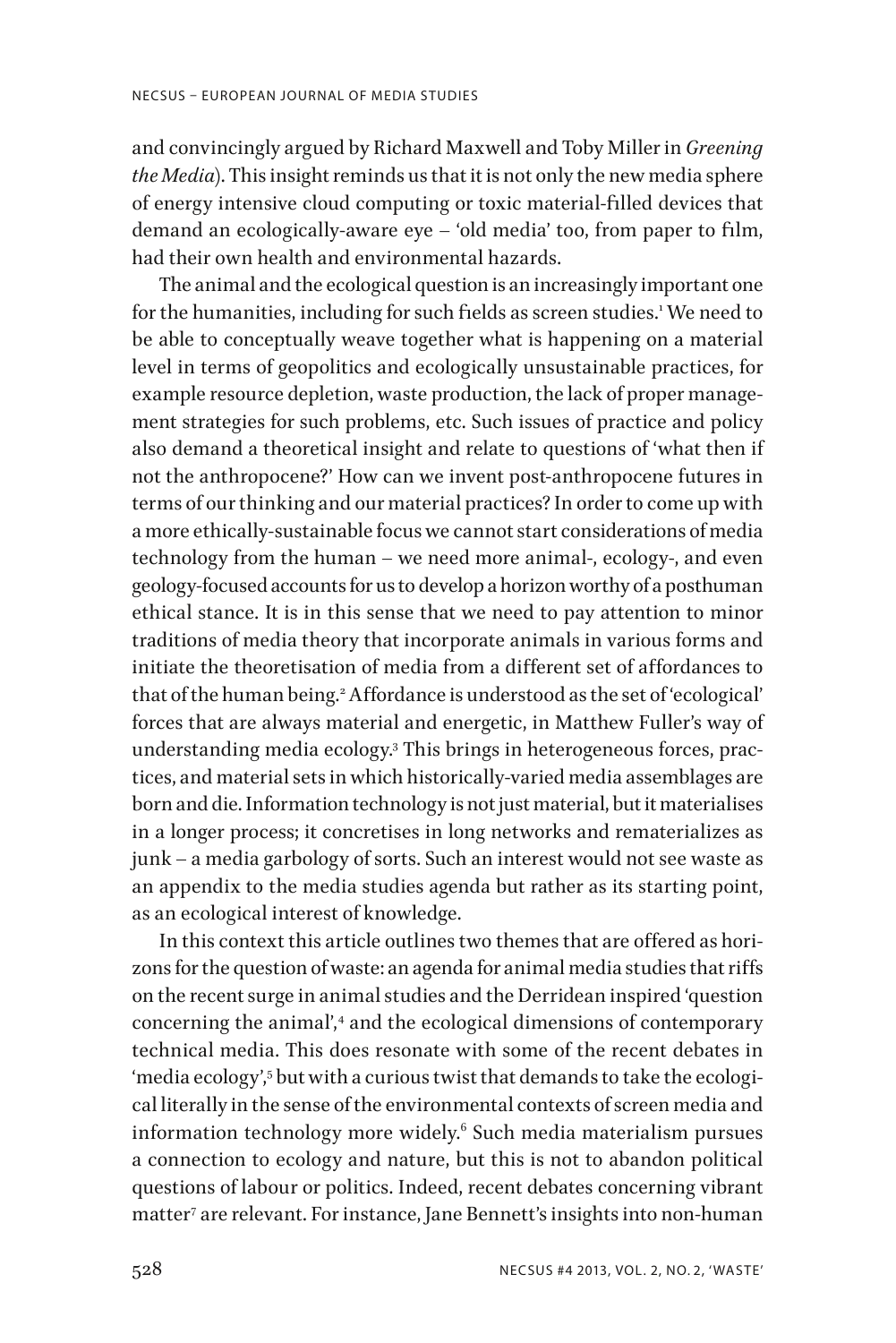matter are something that can be taken as part of the concerns of media ecologies and waste. However, we need to make sure that our notions of vibrancy are equipped to deal with the delimitating powers of things. There is a dark side of new materialism that also recognises the same dynamics of matter in destructive ways.

All of this is seen as a way to frame 'media waste' not as a question of content, malicious media (e.g. viruses), the toxicity of the political economic structures of media ownership and imperialism, or even the intimate nature computer technologies play in the neoliberal global market economics. Media waste is understood as one example of the connection to resources and natural energy, as well as one index of the most urging aesthetico-political question of our age: the eco-crisis. First, I want to establish some historical points concerning the material and epistemological relation between animals and modern technologies. I will then examine themes of media ecology and materiality, with an emphasis on the ecological and energetic ground of modern media technologies, $^{\text{s}}$  eventually working towards the question of waste.

### **Animal worlds**

The concept of medianatures maps the continuum across ecological spheres in order to create a sense of the political economy of the new material forces at play in digital culture. It is a nod towards Donna Haraway's grounding work, as well as the ecological concerns Felix Guattari raised in the 1980s in relation to the various spheres in which we need to understand the work of the politico-aesthetic constitution of contemporary culture. Medianatures focuses on relations of media and nature, including animals as well as ecological depletion. It does not shy away from epistemological issues, and it is important to understand how the production of knowledge about ecology and animals has been entangled with mediatic concerns.

Systematic mapping of the life worlds of animals both in the physiological (movement, perception, nerve systems, etc.) and the ethological sense (how they inhabit life worlds) are two key strands of the early  $19^{th}$  and  $20^{th}$ century interest in the animal. The mapping of the animal itself as 'media' – that is, the animal as a relay station of perceptions and sensations – is inherently connected to the physiological and experimental investigations of the human as a perceptual system. This relates to some of the arguments I offered in *Insect Media*, and it also resonates with the theme of mapping human and animal thresholds of perception. What can animal bodies do,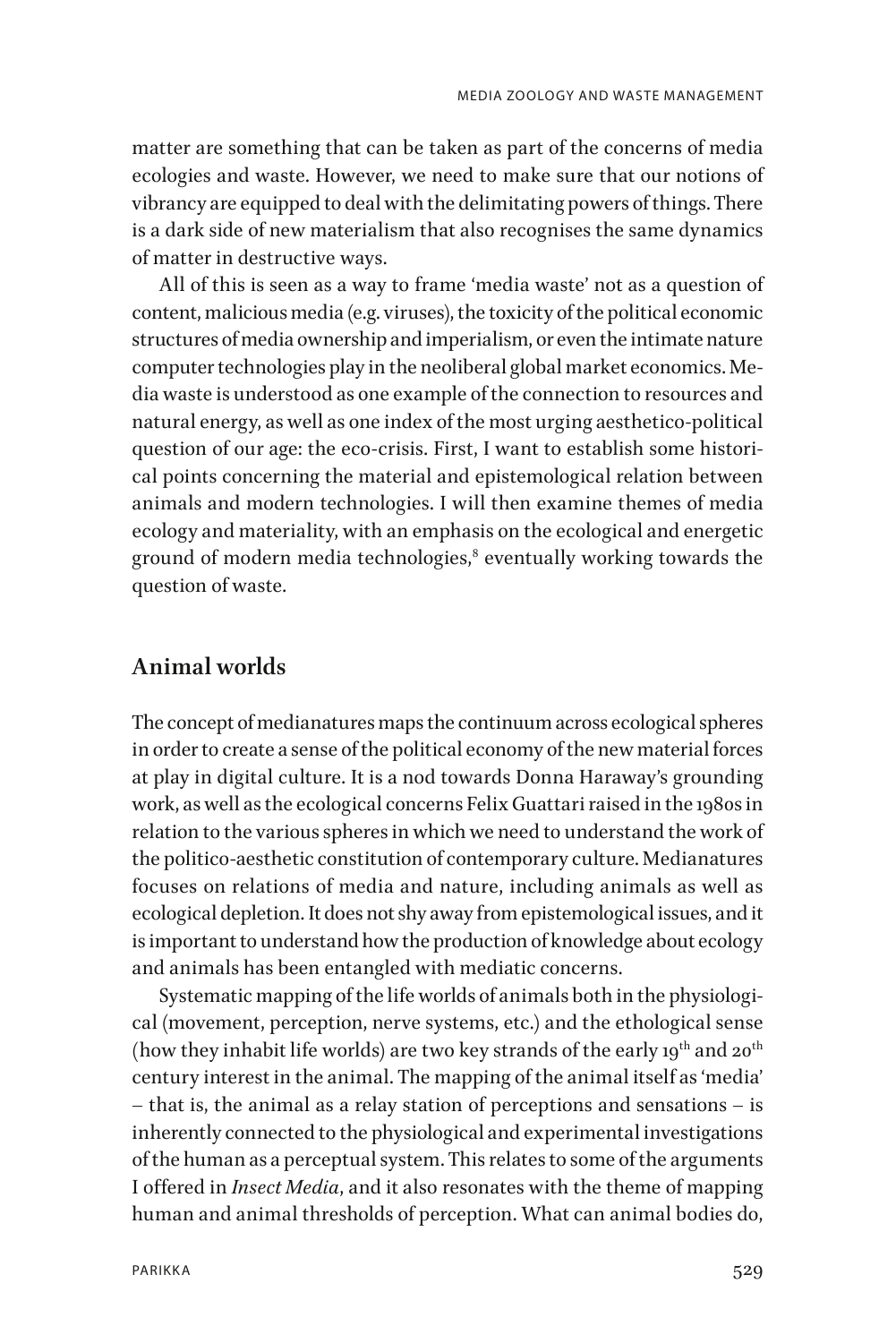and what can ecological bodies do?9 Scientific measurements of how sensation is governed on a material level reached a special importance in relation to the burgeoning media technological experimentation and innovation after the 19<sup>th</sup> century.<sup>10</sup> In addition, the systematisation of research methods across the fields of natural sciences (e.g. chemistry) was instrumental in setting up a new regime of relation to nature, resources, and later, synthetic products. It is in such fields as chemistry where we need to start looking for genealogies of media culture and capitalist exploitation of ecological bodies.

Furthermore, we can argue about how new techniques of measurement, the systematisation of knowledge, and the harnessing of the chemical and geological compounds of the earth can be seen as a specific zoëlogy of sorts – by which we mean reference to a much 'rawer' understanding of life than through *bios*. Indeed, as theorists such as Rosi Braidotti have argued, perhaps we would need to turn our attention not only to biopolitics as a constitution of governance of life in modernity, but also extend our critical interest to *zoë* as well. In Braidotti's terms, this refers to understanding a certain Spinozist ethics of the subject that, for her, is informed through a Deleuzian nomadism.11 What informs Braidotti's take on feminist ethics can also be seen as a vehicle to understand the zoë $($ /o $)$ politics necessary for not-just-human-social ways of governing material bodies and the specific cultural techniques of such. The mapping of biopower in relation to nonhumans is both an extension of Foucauldian methodology<sup>12</sup> and also something that needs to be thought through specific mediatic and knowledge techniques. The production of knowledge about animals happens through media technologies of measuring, and that knowledge itself is instrumental in establishing a range of relations to ecological resources, which can be described in Heideggerian terms as 'standing-in-reserve'. What is essential to notice is that the world of media technological devices are themselves of nature and will return to nature often as electronic waste, emphasising the connection between epistemologies and ontologies.

Indeed, a proliferation of forms of life and epistemological understanding of concrete animal lives can both be connected to the wider birth of massproduced consumer industries during the  $20<sup>th</sup>$  century. The animal testing in the cosmetics industry is one obvious example of the connection to aesthetics on a concrete, material human-animal hybrid level. This reveals a different need for critical analysis of consumer capitalism, rather than one aimed at the end product of such processes. As it stands, our theoretical apparatuses and human sciences might need to pay more attention to the animal as well as the systematic technological appropriation of potentialities inherent in animals as a resource for a variety of material purposes.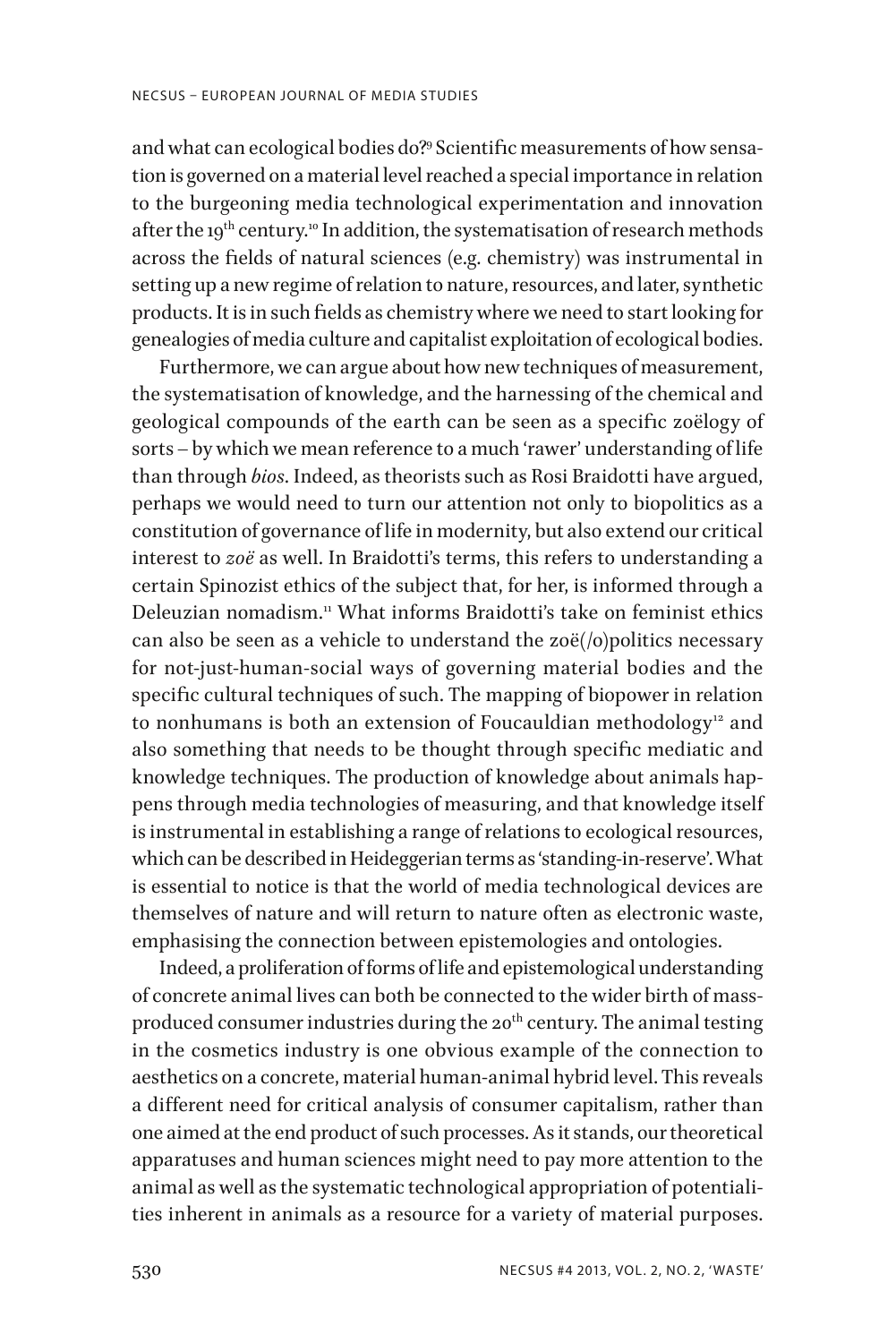These are the ways in which we can understand the biopower appropriation of living energies.<sup>13</sup>

A great deal of the systematic research and investment in fields such as entomology served straightforward ends. Entomology was a key area of research for battling the various insect problems in cities and in crop fields during the late 19<sup>th</sup> century in the United States. Applied entomology was establishing itself as an international discipline, where knowledge of 'portable insecticide and fungicide appliance' was imported from France to the United States for vineyards. Indeed, in the long history of cultivation techniques, from apiculture to the silk industry, one notices how fine the relations between animals and increasingly systematic modes of production are – and with the systematisation of research methods, how they gradually contribute to the birth of mass industries. Here, one should not underestimate this part of 'insect media' in relation to the technologisation of cultural and material life in the United States and Europe, establishing systems of knowledge production, coordination, and implementation in relation to agriculture. For instance, the periodical published by the Department of Agriculture was named 'Insect life'.

Its columns are open to all station workers; and I would here appeal to the members of the association to help make it, as far as possible, national by sending brief notes and digests of their work as it progresses. Hitherto we have been unable to make as much effort in this direction as we desired; but in the future it is our hope to make the bulletin, as far as possible, a national medium, through which the results of work done in all parts of the country may quickly be put on record, and distributed not only to all parts of our country, but to all parts of the world.14

This is where the two sides concerning early insect research converge. The image of slightly crazed and lonely scientists like one Dr Reuter, said to have 'spent much of his life studying"<sup>5</sup> one hemipterous family of capsidae, paints a vivid picture of the systematisation of knowledge which was the arena of amateur enthusiasts for a long time.

This is the situation in which we find lengthy discussions concerning insects as carriers of diseases (typhoid fever, yellow fever, cholera, and sleeping sickness) and as an alien life form that awes with their sheer number – something which inflects the calls for study.

There are in New York State some 20,000 different species of insects and perhaps 100 entomologists engaged in collecting and studying them. There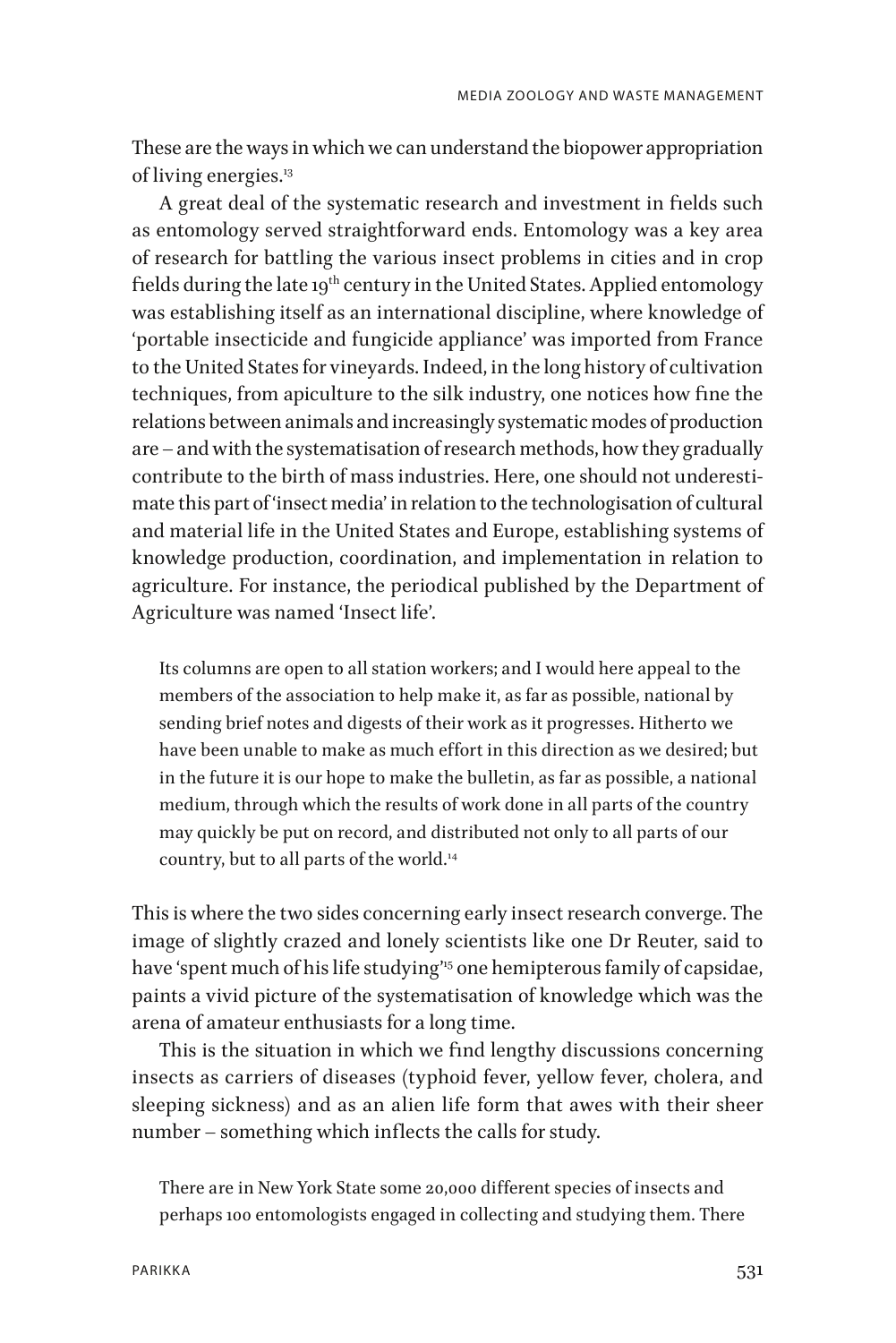are presumably more than 100,000 species in the United States with over 1,000 entomologists and in the entire world a million to ten million different species of insects (a large portion unknown) and a relatively much smaller group engaged in their study.16

Obviously, we could talk of the regulatory work of metaphors in which new technologies were domesticated and made familiar through their subject topics – as for instance in the references to the millions of years of invention power that was matched only recently by humans through the massive investment in media technological and the aviation fields.<sup>17</sup> In addition, for E.P. Felt, the mediatic worlds of antenna-equipped insects were something worthy of close inspection by the burgeoning amateur radio enthusiasts of the 1920s. The writer's advice is to look at gall midges. The result, a meticulous investigation of the insect's body as optimised for transmission, with the quirky elaboration of antennae as extensions of (non-hu)man.

Ages ago the gall midges – minute flies which produce galls on many plants – learned the advantages of elevated or elongated antennae. Here we find species which have solved problems by the development of greatly elongated segments, thus increasing the length of the entire organ, and others which have attained the same end through a doubling or trebling of the normal number of segments or joints. As a result, some of these flies have antenna twice as long as their body. Each segment is a unit, and though the comparison may not be a strictly accurate one we are inclined to regard the antennal segments as linked.<sup>18</sup>

What is significant about such themes of 'insect media' are less the metaphoric links than the wider epistemological field in which techniques of analysis, observation, and distribution of the research concerning insects was mapped onto the core themes of technological urbanisation. Indeed, pests, food supplies, hygiene, and increasingly waste are part of the logistical life of urbanity and constitute one specific historical horizon through which to understand contemporary lives struggling with the same issues. The lives of cities and societies were never separate from the question of the animal. They were always linked on very material levels, even if not often recognised in early major sociological work. This was an important part of the research relating to sociology and the problem of the social, where insect societies acted as one key relay for considerations of the mass. However, mass society as a problem of affects and imitation was articulated through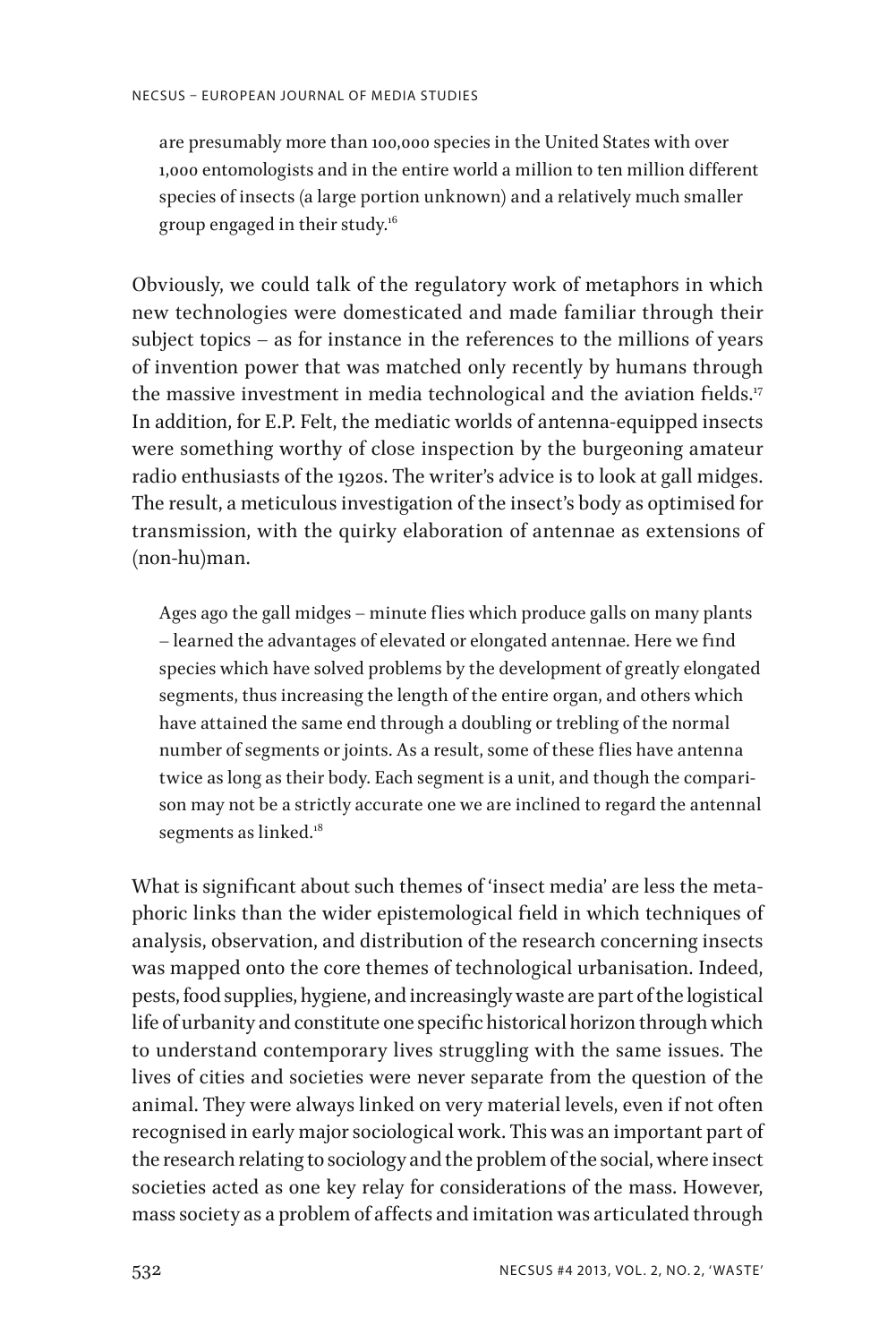ideas from Alfred Espinas' animal sociability research to Gabriel Tarde's 'microsociology'.19

In terms of mapping the links between human societies and managing animal life, we should never fail to understand the massive impact information has had on agriculture, and later pesticide production. The latter has a mediatic and military history from trench chemical warfare, mass murders during the Second World War, and then back to fighting insects again.<sup>20</sup> Hence, it was not only that organisational issues relating to insects arrived with cybernetics in the 1950s, and that earlier interest can be summed up only as speculative psychological and social studies of insect worlds.<sup>21</sup> This is the parallel history we need to account for: a systematic material and mediatic apparatus of knowledge production concerning animals such as insects; and – as for instance in robotics and cognate fields in artificial intelligence and life after the 1950s – biomimetical insights into simplicity as the new complexity, from W. Grey Walter's tortoise to Herbert Simon's ants as featured in *The Sciences of the Artificial*. In the latter, an ant on his beach stroll takes a rather aberrant, irregular route across obstacles, which for Simon demonstrates the complexity arising from the ant + environment as an assemblage of sorts.

Viewed as a geometric figure, the ant's path is irregular, complex, hard to describe. But its complexity really is a complexity in the surface of the beach, not a complexity in the ant. On that same beach, another small creature with a home at the same place as the ant, might well follow a very similar route<sup>22</sup>

Indeed, two things stand out. The late  $19<sup>th</sup>$  century witnessed the articulation of animals and ecology as a relay point where the social was negotiated. Human sociability, sociological features, and the birth of an understanding of the social in the modern academic sense were articulated in relation to animal worlds, with an eye towards psychological, urban, and technological contexts. Similarly, postwar cultures established an agenda where issues of communication and sociability were discussed through a specific zootechnical approach – evident for instance in the research into dolphin communication, as well as the social behaviour and pathologies of rats.<sup>23</sup>

The applicability of information gathered on rats and ants was pitched as transferrable to humans. This is revealed in Herbert Simon ('in this chapter, I should like to explore this hypothesis but with the word 'man' substituted for "ant"<sup>24</sup>) as well as Abraham Moles, whose information theory approach to ant colonies as communication systems made the link through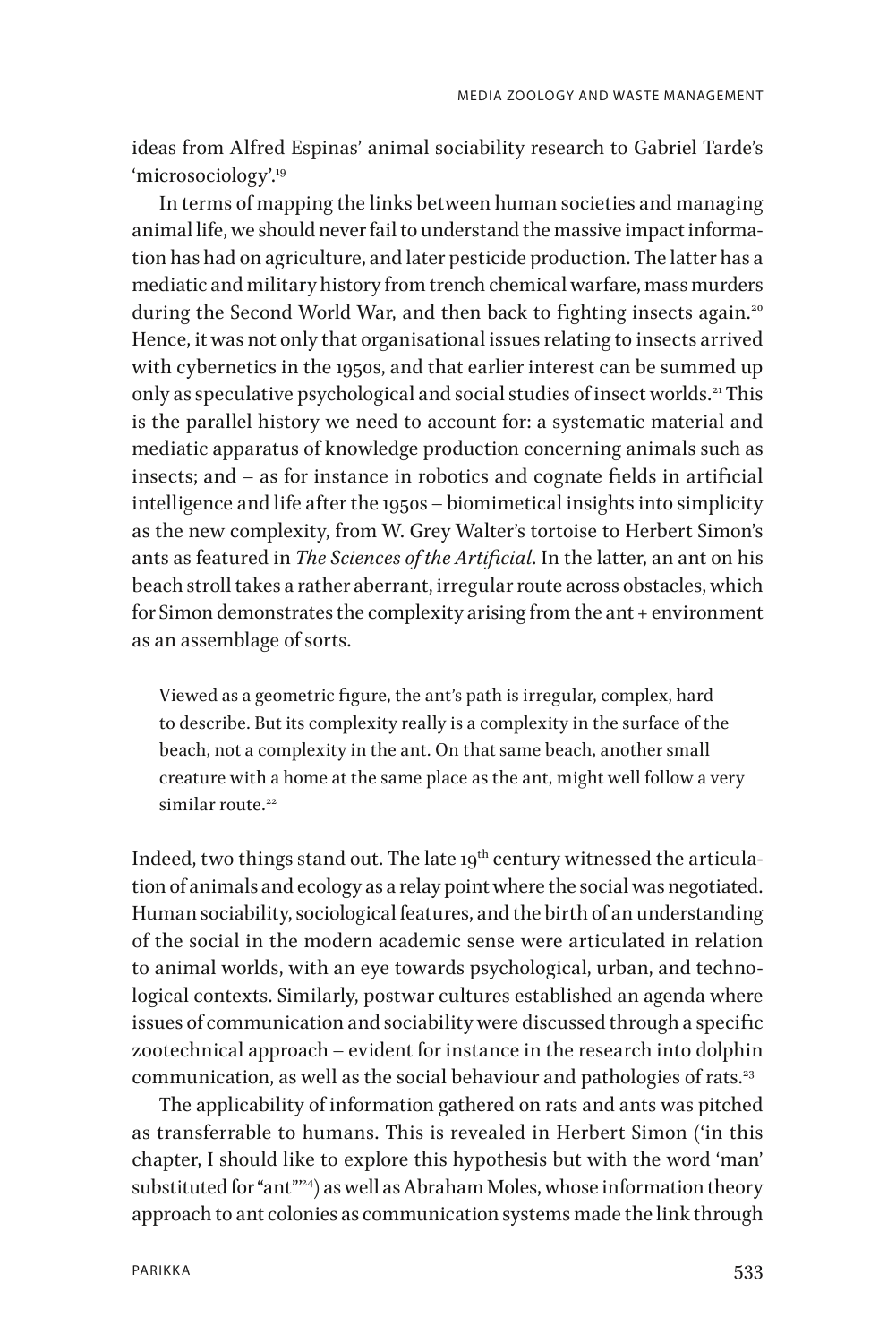'sociometric nets' and 'sociograms'. One could almost say that here the Foucauldian concept of diagram gets a further twist, towards the worlds of myrmecology:

[a] sociometric set of communications is expressed by a sociogram, more or less developed according to the number of connections between individuals, related to some convenient unit. In fact, these communications can be made at various levels or with various channels, and one may be led to distinguish basic patterns of specialized sets according to the nature of the communication, e.g. food, war and love.<sup>25</sup>

Cybernetics was a central context and driver for the realisation of such an emphasis on insects and animals. Despite some of the more daily contexts having to do with agriculture, much of the insect discourse was branded by an emphasis on psychology, perception, and the social aspects of insect life. This included experimentation and analysis of the pathological features of the social. Even if we cannot speak of a sudden change, it is clear from wider analyses such as Charlotte Sleigh's *Six Legs Better* that the cybernetic context brought in new aspects. Informational and organisational views of insect life were topped up with a further interest in what could be jokingly called the cultural techniques of animals. For instance, an interest in the language and dance practices of bees in Karl von Frisch's popular research was one aspect that spun off into a wider geographical mapping of comparative nature, paralleling the work of anthropologists (the Rockefeller Foundation funded travel to India and Ceylon for investigations of bee languages in non-Western locations). $26$ 

An emphasis on language is also evinced by the birth of biosemiotics (in Thomas Sebeok's work). Indeed, Sebeok himself is one of the bridges between anthropology and what evolved into an interest in animal worlds. This was not the cybernetics that refers to Norbert Wiener or Claude Shannon's versions of mathematical information theory – he dedicated his *Animal Communication* to Claude *Lévi-Strauss,* and is perhaps closer to figures such as Marcel Mauss, as Sleigh speculates.<sup>27</sup>

# **Material media ecologies**

As noted early on in this article, media ecological concepts have enjoyed a comeback in recent years, particularly after Matthew Fuller's book *Media Ecologies*. Fuller provided a different sense in relation to the term 'media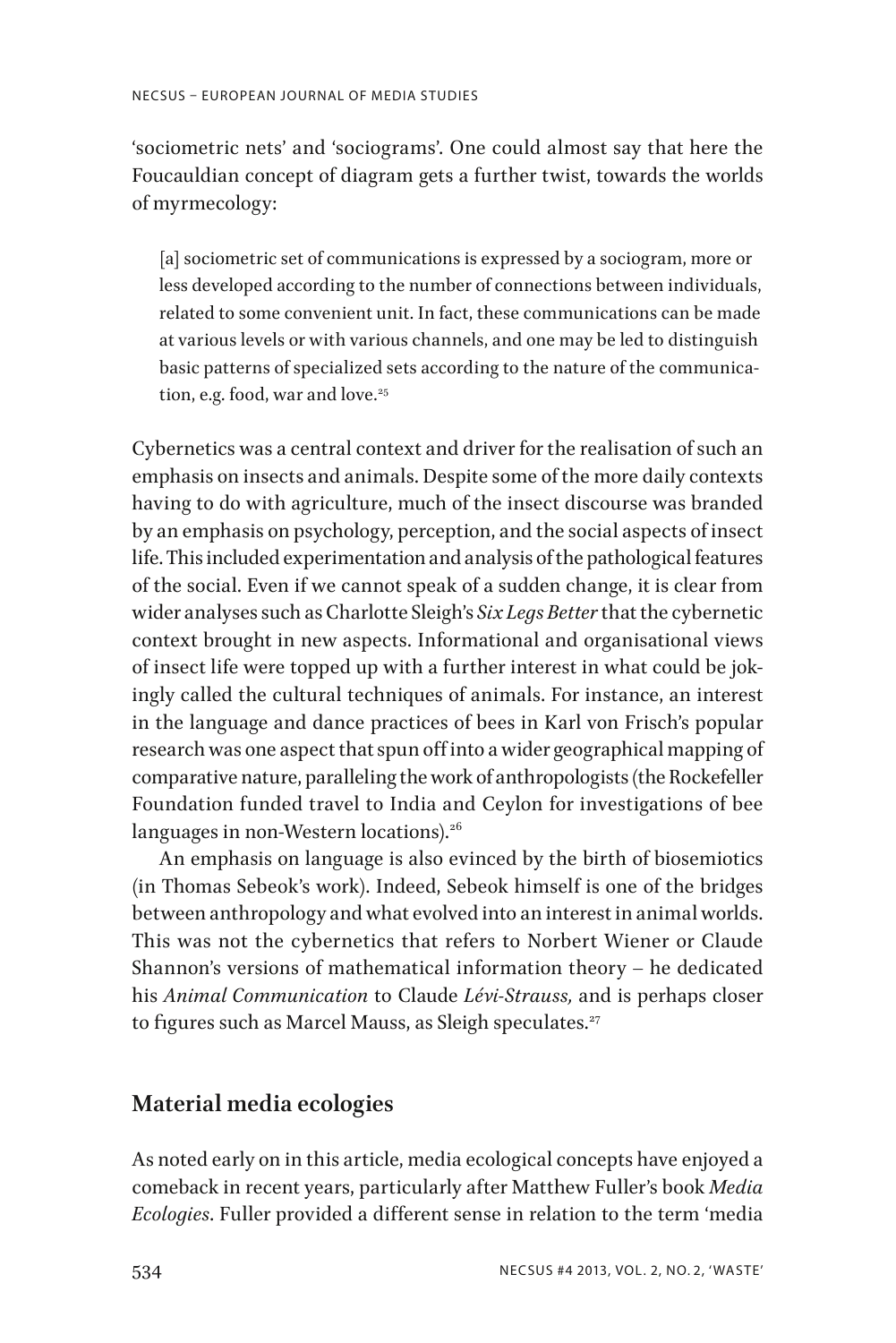ecology' as it had been regularly used by the Toronto School of Media Ecology (the post-McLuhan legacy) and the Media Ecology Association, with their slightly alternative emphases. Neil Postman's style of media ecology was more of the sort worried about the harmful influences of mass media; it proceeded as a rather normative attitude towards television. If a necessary phase of mass media critique, it did not engage with media as conditions of knowledge on the techno-epistemic level that Fuller proposes in his mix of theoretical influences ranging from Felix Guattari to Friedrich Kittler. Indeed, media becomes understood as affordances of sorts that remind of the vocabulary of J.J. Gibson (laced with Guattarian political ecology).

Before Fuller and in a context outside the humanities, a rather peculiar way of mobilising the notion of media through environmental affordances is found in Gibson's work.<sup>28</sup> Gibson's way of using and changing perceptual psychology into a proto-form of media ecology is one way to understand the materiality of the environment as part of perceptual patterns. For animals (including humans), the environment articulates perception and motion – from the terrain, to shelters, to such relatively stable elements as air, gravity, and water. The environment enables different ways of occupying the globe, even if Fuller points out that there is still too much stasis in Gibson's notion for it to take into account the 'inherent dynamism' of the world.<sup>29</sup> As such, it points towards the perceptual worlds of animals as being actively mediated, as well as gives insights into media as embodied formations of the environment for perceptions and motility.

For Fuller, the wider agenda of media ecology relies on an emphasis on circulation of energies and other materialities as affordances – a view that approaches media in a slightly complementary way:

[c]ultures, media ecologies mixed in with and passing through them, are conveyors of heat, materials and intelligence that at once provide a means, with their own particular rhythms, for the mix and conservation of modes and the multi-scalar conveyance of potentially mutational effects and dynamics, that themselves intermingle, block, and replicate dimensions of relationality, congealing as events, medial entities and processes of subjectivation. They certainly exist in and as the classically defined sense of media as systems for storage, processing and distribution of cultural material, but also pass along out with them.30

What Fuller introduces and makes such a significant difference to the earlier media ecological theories of Postman et al. is this mode of entangled materialities as *potentials* for action and relations. Media ecology as research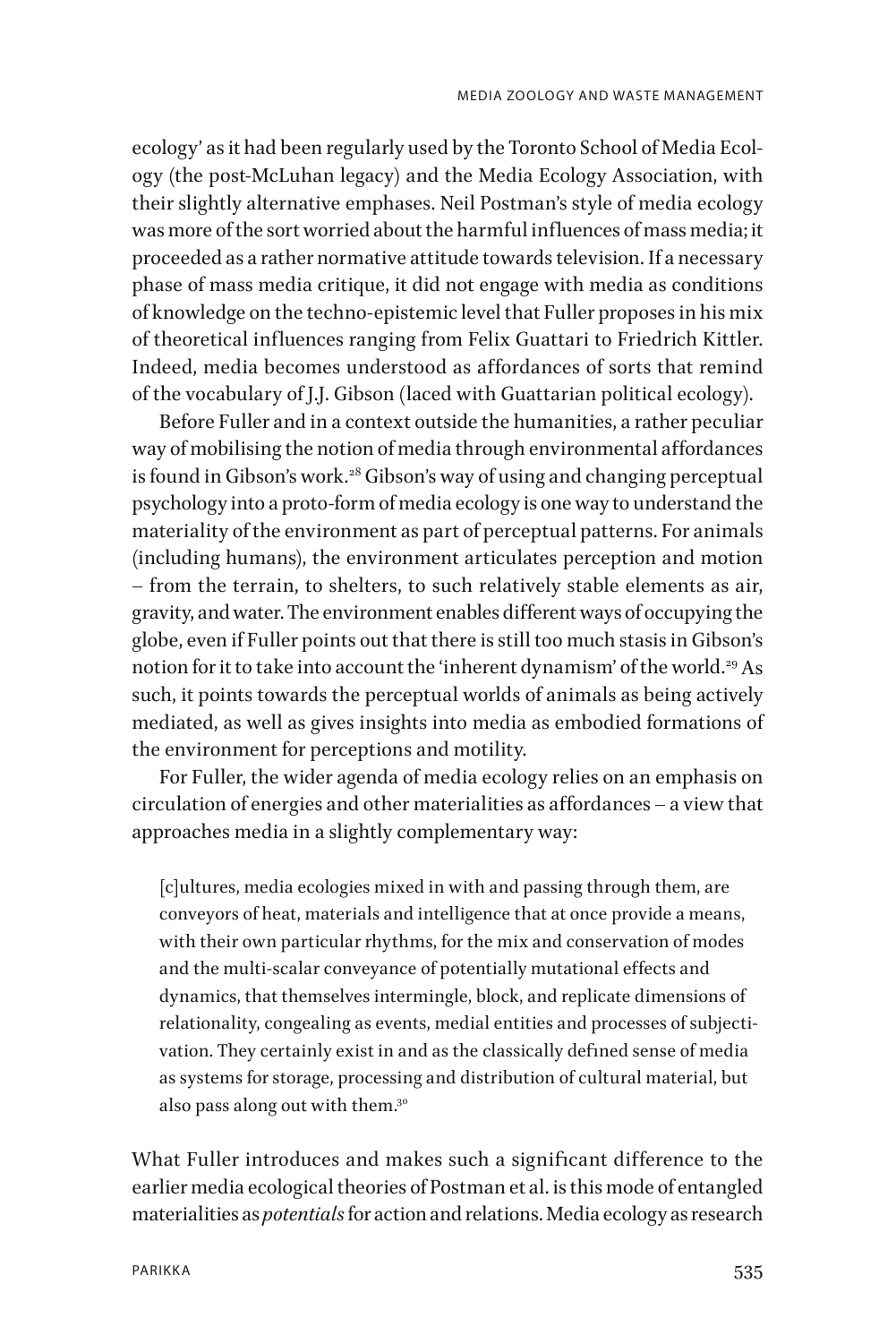on affordances is interested in what capacitates and what incapacitates, and as such offers not a view on objects but rather their potentialities.<sup>31</sup> Fuller's stance inspires the following question: what if we could take one more material step in terms of embracing media ecology literally, perhaps in ways that emphasise the 'medianature' continuum of it, but also in ways that extend the idea of affordances to themes of depletion and waste?

As for the materiality of media, perhaps it starts way before media are media. Media technologies can be understood as a long story of experimenting with different materials – from glass plates to chemicals, from selenium to silicon, from coltan to rare earth minerals, from dilute sulphuric acid to shellac silk and gutta percha – and processes such as crystallisation, ionisation, and so forth. Besides materials of production, media history is a story of systematic relations with the living, both organic and non-organic, and the waste products emerging from the use and misuse of materials. Besides materials and waste, media deal and function through energy. The transistor-based information tech culture would not be thinkable without the various meticulous insights into the material characteristics and differences between germanium and silicon, not only in their 'pure' state but mixed with just the right dose of impurities.

The energetic regime is as important to consider – whether that involves taking into account current cloud computing, $32$  or the constant attempts to manage power consumption in relation to size and functionality, which are one aspect of the media history of computing. Here, for instance, the junction transistor's benefit was how it could be completely functional with less power, operating at 'a tenth of a volt, drawing a current of only 10 millionths of an ampere',33 providing a much more cost-effective way of amplification around 1951. Whereas media and communication regimes and information technology might support fantasies of immateriality removed from flesh and entropy, they are based in high-level physics, material sciences, and investigations into characteristics of things such as minerals and chemicals, processed and managed from materiality to media.

To quote Sy Taffel:

[i]t borders on tautology to state that ICTs require electricity to power them, but electricity has to be generated somewhere and somehow, and within the contemporary cultural context that predominantly means the combustion of fossil fuels, entailing the release of carbon dioxide and other greenhouse gases into the atmosphere, contributing to anthropogenic climate change, alongside the localised ecological costs of fossil fuel extraction, as dramatically highlighted by events on the BP-owned Deepwater Horizon oil rig in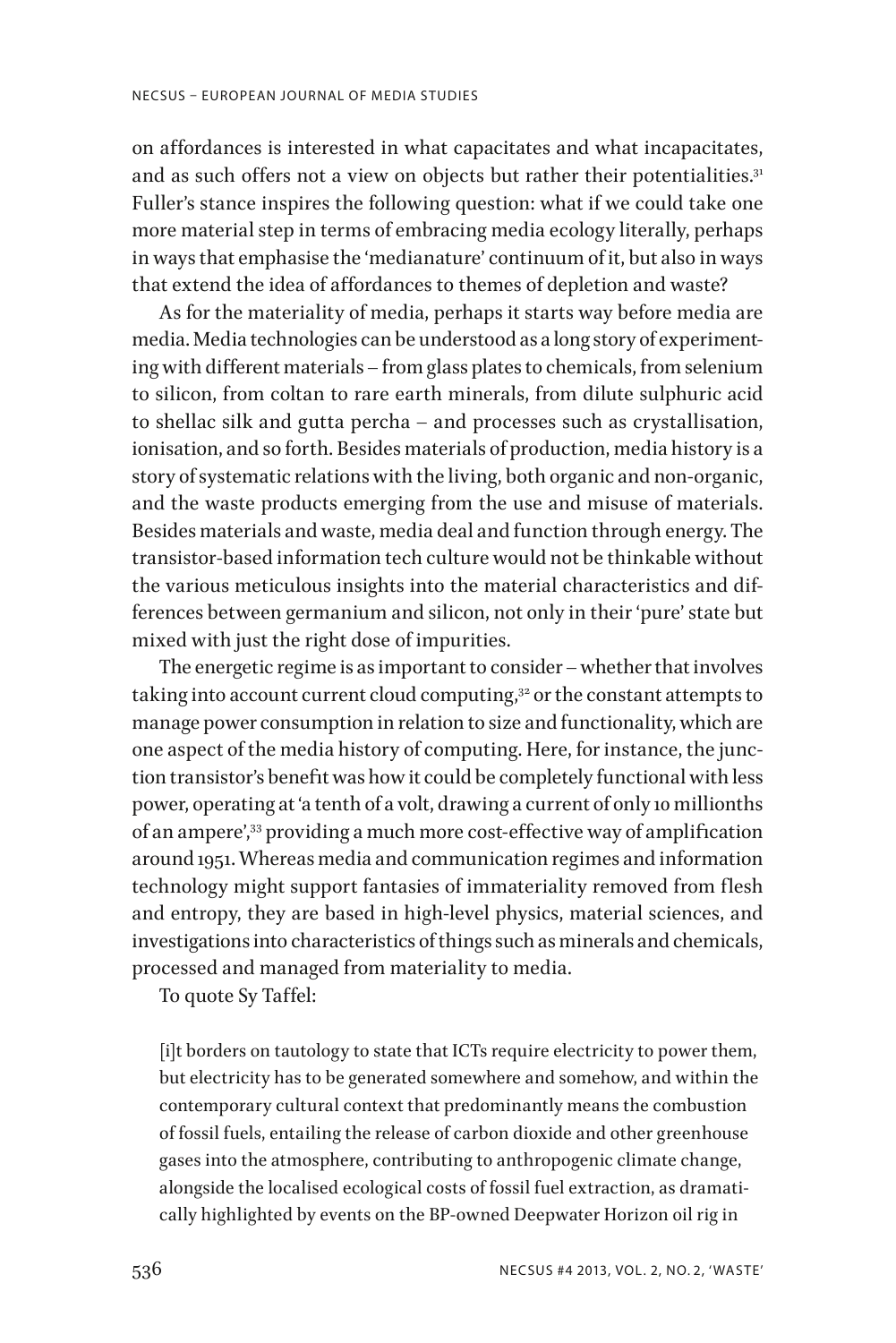2010. Recent data suggests that the energy requirements of powering ICTs is substantial and rapidly rising, presenting questions surrounding the ethical and political status of these technologies.34

Media ecology functions as a concept to transport the academic theoretical agenda regarding animal and ecological studies into a relation with media theory – it is a zoegraphical writing of media studies from an alternative perspective of animals, energy, resources, and waste. Indeed, one of the arguments this article proposes is that it is not sufficient in the media ecological focus to stay on the level of the animal, which in the current and past 10 years of animal studies and post-humanities discourse has gained a lot of currency. Besides illuminating important ethical and aesthetic debates concerning the animal (inspired by Derrida, also readings of Heidegger, Levinas, Agamben,<sup>35</sup> and Deleuze), such cultural theoretical dimensions benefit from a wider insight into the ecological layering of the various issues at hand.

One way of broadening the agenda of animal research in relation to the materiality of media is through an ecology of political economy, ethics, and aesthetics. This is an approach that borrows as much from Fuller as it does from Guattari in the sense that it provides an expanded mode in which to map specific cultural techniques and epistemological objects. Such an extended mode of focus on 'not-just-animals<sup>796</sup> introduces a question that demands a wider take on the mediatic nature in which ecology – and ecological problems of life – are being articulated. Hence, it is where we need to expand on notions of biopolitics and even  $zo(e/o)$  politics. This aspect becomes clearer when approached through themes of resource depletion<sup>37</sup> and their relation to the high-tech material science basis of media, including statistics on the critical status of oil and water resources and the constant political and economic struggle over the mining of rare earth minerals essential to batteries, screens, and in heat-resistant semi-conducting elements in mobile phones and computers.38

For such major political entities like the European Union, the future of information technology planning starts not only from the emphasis on software-based creative industries but also in depths below the surface. This relates to critical raw materials, which the EU territory does not possess to a large degree. The advanced technologies identified as crucial for a longer term socio-economic change are also ones at the centre of future geopolitical hotspots, where 'geos' starts to refer to Earth quite materially. In terms of politics, this refers to the crucial status of China, Russia, Brazil, Congo, and South Africa as producers of raw materials and as key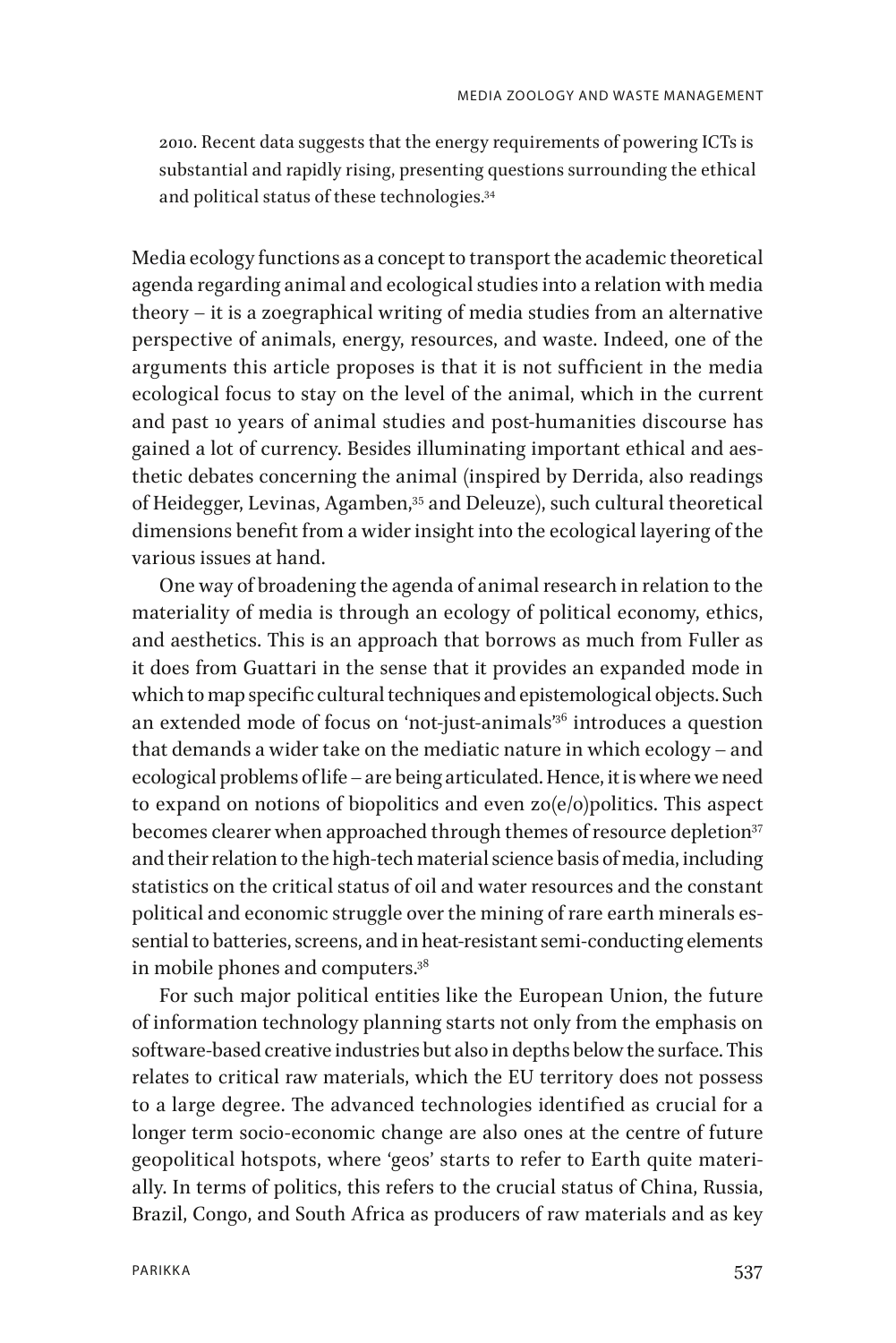global players for future technological societies. All of this comes with the refocusing of *geos* down below. The materiality of information technology starts underground – the deeper you can go, the more you might find in terms of necessary resources.

From animals to nature as a resource, a material ecology for media is an increasingly important topic. This is the double bind that relates media technologies to ecological issues: material ecology is raw material for the actual hardware aspects, from cables to cell phones; also, it is an important epistemological framework, whether in relation to the mapping of climate change or in terms of further resources for exploitation, as in the recent proposal not just for an Internet of Things, but an Internet of *Underwater* Things.39 We constantly produce knowledge and imaginaries as well as future design solutions through an active conceptual and material relation to nature. Indeed, we need to account for the variety of speculative design ideas that are now emerging. These ideas use not only different materials but a very different set of material thinking altogether, building from biodegradable matter (for instance computer parts that are biodegradable) as well as in relations to nature in ways that are described as biomimetic. The constant back and forth co-determination is what characterises this medianature-assemblage. It is here that media technologies are essential nodes in this epistemo-ontological tie, with an important relation to questions of waste, but also to the level of design we are thinking/doing regarding the world of ecological life as well as non-organic reality.

#### **Medianatures**

This sort of an extended media ecological perspective stretches media studies from humans to animals, but even more significantly to extended notions of ecology in the non-organic sense. Hence, the concept of affordance again gains currency in relation to persistent environmental themes, which in this case relate to the long-term sedimentations that form mineral reserves. This is where I would like to offer two related perspectives to make sense of this turn from a media of humans and human practice to a wider set of affordances. By affordance, with a nod towards Fuller's definition(s),  $40^\circ$ I refer to the material constitution of hardware in terms of production as well as the other end of the material cycle of electronic media technologies: electronic waste. Indeed, the capacitation of thought and being might emerge from lived bodies – as Fuller argues in a manner that resonates with claims concerning vibrant matter by Bennett – but we need to map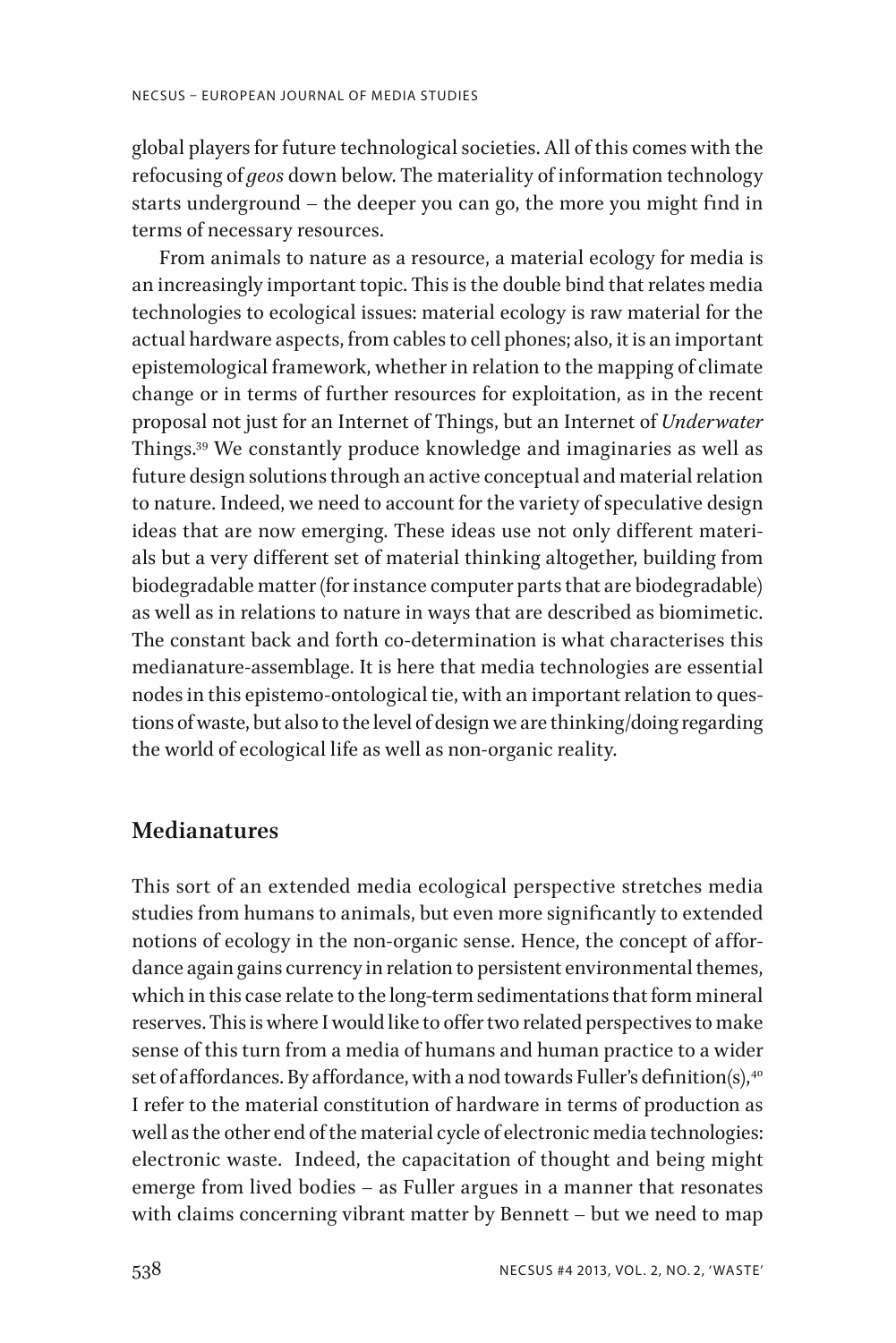the Spinozian double-nature of this work of capacitation and be aware of energies of incapacitation. As identified by a growing number of studies and policy reports, both governmental and NGO, electronic waste is the globally-distributed underbelly of high-tech media culture.41 From screens to computers, waste as a sign of (planned) obsolescence of signal processing devices presents hazardous effects on various fronts, from the risky production conditions in China to the dangerous materials which people in various developing world contexts are exposed to when opening devices to extract valuable materials (copper wires, gold, iron, plastic, nonferrous metals, cables, cathode-ray tubes, printed boards).<sup>42</sup> The global flow of waste is from 'Western postindustrial to Asian developing countries',<sup>43</sup> revealing the twisted logic in which media objects affect the lives of people after their use, also how they intertwine with flows of consumer objects.

Indeed, what persists as part of creative industries, digital economy, and discourses such as attention economy is the material 'substrate' on which the claimed immateriality and lack of scarcity is being built. This is an argument that Taffel elaborates well by underlining that there are 'ecological costs associated with the lifecycle of the attention economy's microelectronics hardware',<sup>44</sup> which begs for a transversal analysis of the ecology of media, starting from its relation to other ecologies. Such ecologies are, on a political and economic level, about allocation and distribution of benefits and costs, where the latter too often hone in on already 'impoverished communities' 45

Such an agenda that looks at the transversal links across the semiotic and the material refers to a particular way of understanding the residual matter in media.46 This sort of media materialism takes such insignificant particles as dust or discarded e-waste and sorts out a different kind of understanding of the process in which media materialises. Hence, I use the term 'medianatures'. It refers to the manner in which Donna Haraway established an argument about 'naturecultures' – a continuum of the material semiotics and production of nature as deeply embedded in the cultural. This should not be understood as a naïve form of social constructionism but rather to account for the various folds that such categories exhibit. It is a co-determination where the terms are entangled in a dynamic relation, indistinguishable from each other. In a parallel way we can understand the co-determination of media and nature, which offers a material epistemology concerning the ecology of media and environmental concerns that technologically-advanced media are embedded in. It relates to both the way in which potentialities of earth materials are essential for media devices to become media in the first place, but also how our relation to the

539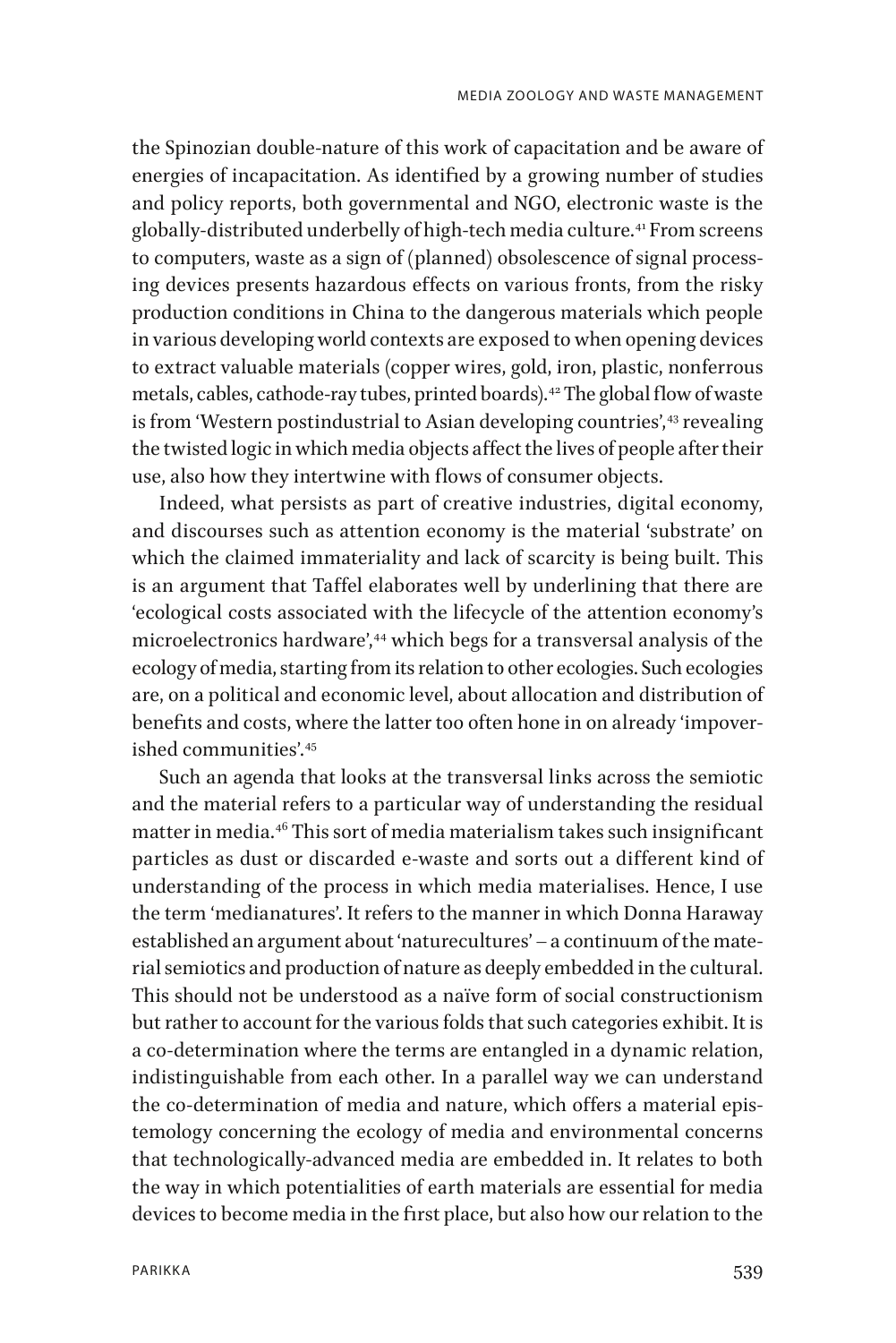earth is mediated by the epistemological framing of advanced media. From digital visualisation technologies to different techniques of representation, analysis, and tracking of the earth and its resources, media participates in excavation for its own existence.

This focus on medianatures should not be restricted to epistemological concerns; it is entangled with the material ontology that makes it possible. This relates to resources – to use a term that is rather instrumental, a Heideggerian 'standing-in-reserve' – but should also take into account specific human (labour) practices. We have to consider an extended notion of media work in relation to techniques of a very different, rudimentary sort, from mining to factory work in China and the use of 'special economic zones' as a way to create intensive free market zones with what is at times a dubious lack of labour protection laws. Besides production conditions, working conditions for people dealing with 'dead media' are also as problematic. This refers to scrapping and salvaging at the receiving end of obsolescent media in developing countries in Asia and Africa. In between use and disuse we find a long network of logistics of shipping containers, recycling centers, and the *management* of disposal, as Jennifer Gabrys outlines in her elegant study *Digital Rubbish*. Indeed, even disposal can be seen as an ever more central technique concerning our media culture, and it reveals a much more complex relation to materials, nature, and the economy than just pure discarding. Waste is postponement, not disappearance. It is a question of management, not getting rid of. Its momentary disappearance from sight just extends to a longer geopolitical and geographical network of waste management. This is an extension of our normal media studies concerns. It just 'does not necessarily involve an absolute expelling of unwanted material but, rather, reveals attempts to recuperate or delay the demise of objects in order to postpone their decline of value'.<sup>47</sup>

Think of how this media culture of systematised electronic waste management differs from other object worlds of non-use, how practices of sorting and preservation characterise the obsolescent objects of museum culture, which has traditionally been a defining feature of how we think of 'past media culture'. But in this case, we have to face a much cruder notion of obsolescence that has to do with piling heaps of rubbish, of environmentally hazardous materials, and collecting and disposing of different sorts.<sup>48</sup> As Lisa Parks argues, we need to revise our division of media objects/systems to 'new' and 'old' media. This dual setting risks 'inadvertently reinforcing the imperatives of electronics manufacturers and marketers who have everything to gain from such distinctions'.<sup>49</sup>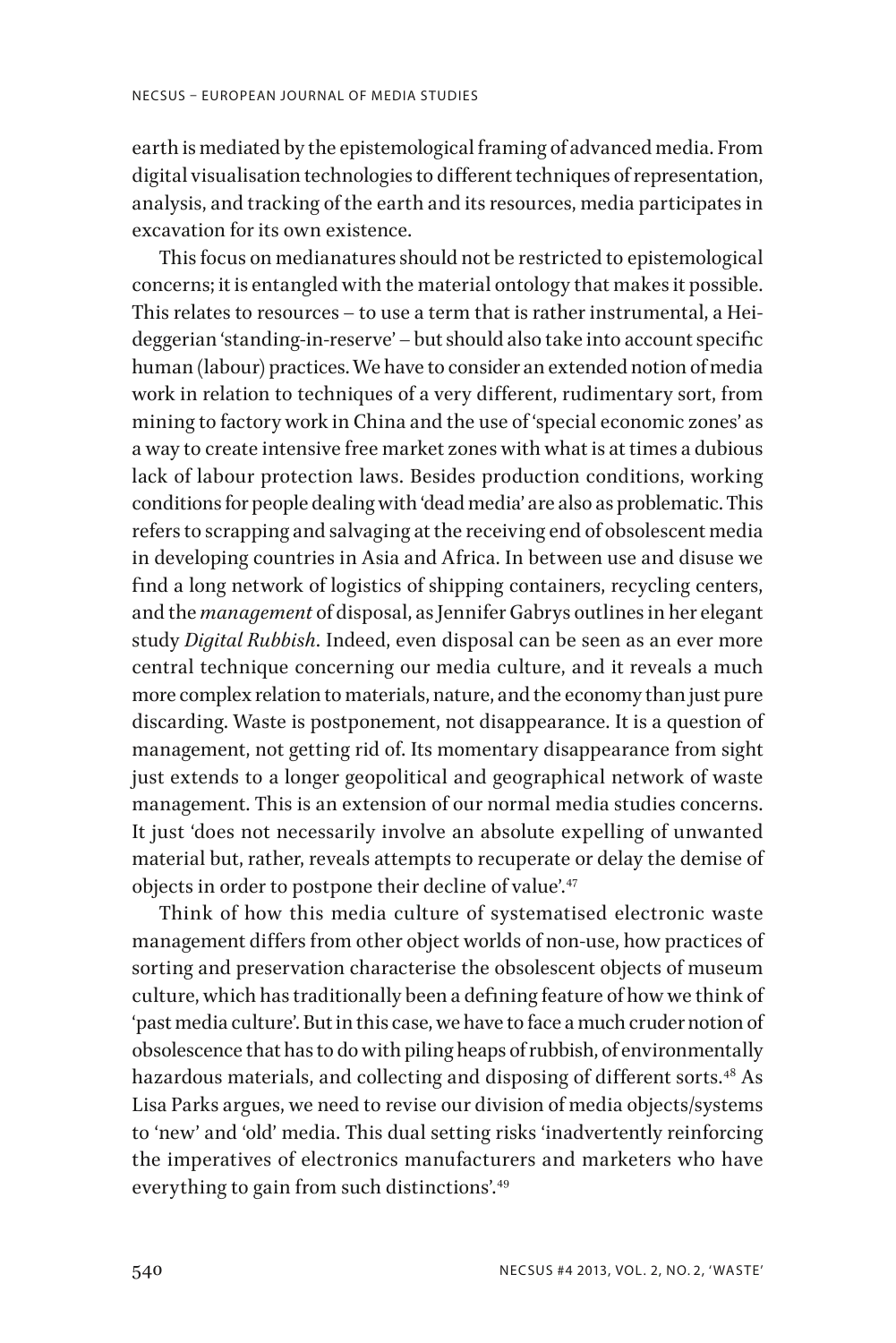We should rethink the way in which concepts for memory and time are used, but also how they resonate with our understanding of institutions of memory. Perhaps we can think in terms of an 'ecological' museum of accidents, like Gabrys points out in a Virilioesque manner. To continue this idea, we can think in terms of media ecology as a constant production of such inbuilt 'accidents' as electronic waste and energy intensive systems. But this accident is not a sudden crash. Instead, it is a long-term process of environmental durations, a slow decay and contamination of nature.

#### **Notes**

- 1. Cubitt 2012.
- 2. See Parikka 2010.
- 3. Fuller 2005.
- 4. See for instance Wolfe 2003, 2010.
- 5. Fuller 2005; Goddard & Parikka 2011.
- 6. Cubitt 2011; Parikka 2011; Maxwell & Miller 2012; Taffel 2012.
- 7. Bennett 2010.
- 8. See Taffel 2012.
- 9. Parikka 2010.
- 10. Crary 1999.
- 11. Braidotti 2006.
- 12. Youatt 2008; Pettman 2011, pp. 134-135.
- 13. Shukin 2009.
- 14. The Outlook for Applied Entomology, 1891, p. 32.
- 15. Banks 1906, p. 867.
- 16. Felt 1922, p. 529.
- 17. Ibid.
- 18. Ibid., pp.529-530. See also Newland 1916.
- 19. Johach 2011.
- 20. Sloterdijk 2009.
- 21. Sleigh 2008, p. 169.
- 22. Simon 1969, p. 24. Insect aberrations seem to be a constant reference in relation to mathematical formalisations such as Markov chains and transformations of series and systems. See for instance Ashby 1957, pp. 165-171.
- 23. M*ü*ggenburg & Vehlken 2011. On rats, see Calhoun 1962.
- 24. Simon 1969, p. 25.
- 25. Moles, quoted in Sebeok 1968, p. 633.
- 26. Von Frisch 1955; Parikka 2010, pp. 126-140; Sleigh 2008, p. 168.
- 27. Sleigh 2008, p.183; Sebeok 1968.
- 28. Gibson 1986.
- 29. Fuller 2005, p. 46.
- 30. Fuller 2008, p. 46.
- 31. Fuller 2005, p. 45.
- 32. Cubitt & Hassan & Volkmer 2011.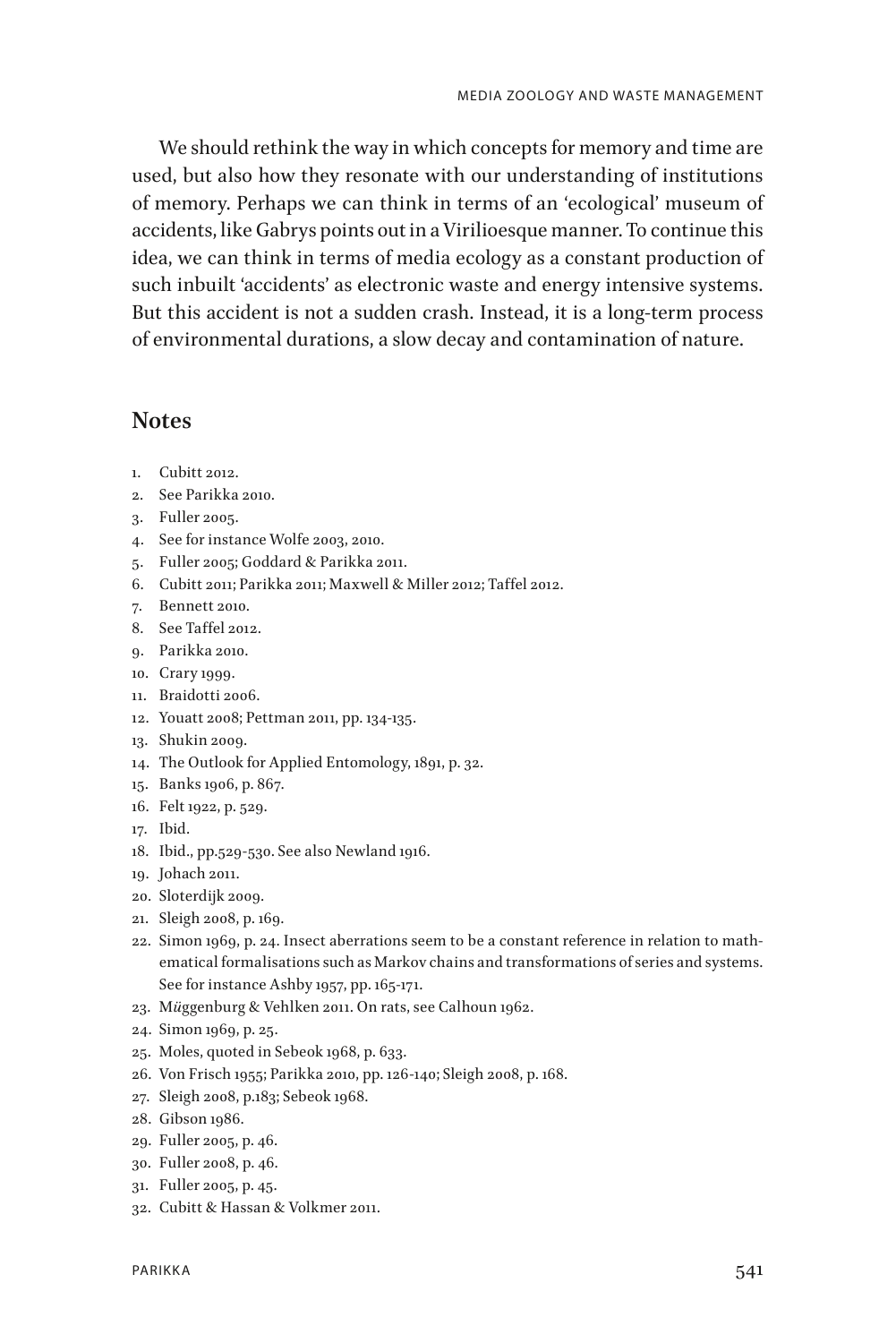- 33. Riordan & Hoddenson 1997, p. 193.
- 34. Taffel 2012, pp. 13-14.
- 35. See for instance Calarco 2008.
- 36. Cf. Fuller 2008.
- 37. See Widemann & Zehle 2012.
- 38. Including: cobalt, used for lithium-ion batteries and synthetic fuels; gallium, necessary for thin layer photovoltaics among other things; indium, used for displays; tantalum, for micro capacitators; germanium, for fibre optic cables and specific optical technologies, and so forth. European Union Critical Raw Materials Analysis, 2010. Executive Summary by Swiss Metal Assets, 2011: www.swissmetalassets.com (accessed on 24 July 2012).
- 39. Domingo 2012.
- 40. 'Just as capacities of thought, of being, are made in lived bodies, in complex and delicately conjoined tissues and processes, and just as powers are inherent in all matter, materialism also requires that the capacities of activity, thought, sensation, and affect possible to each composition whether organic or not are shaped by what it is, what it connects to, and the dimensions of relationality around it.' (Fuller 2005, p. 174)
- 41. For a collection of perspectives and research, see Parikka 2011.
- 42. Gabrys 2011, p. 91.
- 43. Parks 2007, p. 38.
- 44. Taffel 2012, p. 6.
- 45. Ibid., p. 5.
- 46. See Acland 2007.
- 47. Gabrys 2011, p. 89.
- 48. Ibid., p. 107.
- 49. Parks 2007, p. 33.

#### **References**

- Acland, C (ed.). *Residual media*. Minneapolis & London: University of Minnesota Press, 2007. Ashby, W. *Introduction to cybernetics*. London: Chapman & Hall, 1957.
- Banks, N. 'Notes on Entomology', *Science*, 28 December 1906: 866-868.
- Bennett, J. *Vibrant matter: A political ecology of things*. Durham-London: Duke University Press, 2010.
- Berz, P. 'Die Lebewesen und ihre Medien' in *Ambiente: Das Leben und seine Räume, edited by T. Brandstetter, K. Harrasser, and G. Friesinger.* Wien: 2010, pp. 25-49.
- Braidotti, R. *Transpositions: On nomadic ethics*. Cambridge: Polity Press, 2006.
- Calarco, M. *Zoographies: The question of the animal from Heidegger to Derrida*. New York: Columbia University Press, 2008.
- Calhoun, J. 'Population density and social pathology', *Scientific American*, 206 (2), 1962: 139-148.
- Crary, J. *Suspensions of perception: Attention, spectacle, and modern culture*. Cambridge: The MIT Press, 1999.
- Cubitt, S. 'Current Screens' in *Imagery in the 2<sup>rt</sup>* Century, edited by O. Grau. Cambridge: The MIT Press, 2011, pp. 21-36.
- Cubitt, S., Hassan, R., and Volkmer, I. 'Does Cloud Computing Have a Silver Lining?', *Media, Culture & Society*, 33:1, 2011: 149-158.
- Domingo, M. 'An Overview of Internet of Underwater Things', *Journal of Network and Computer Applications*, 16 July 2012. http://www.sciencedirect.com (accessed on 24 July 2012).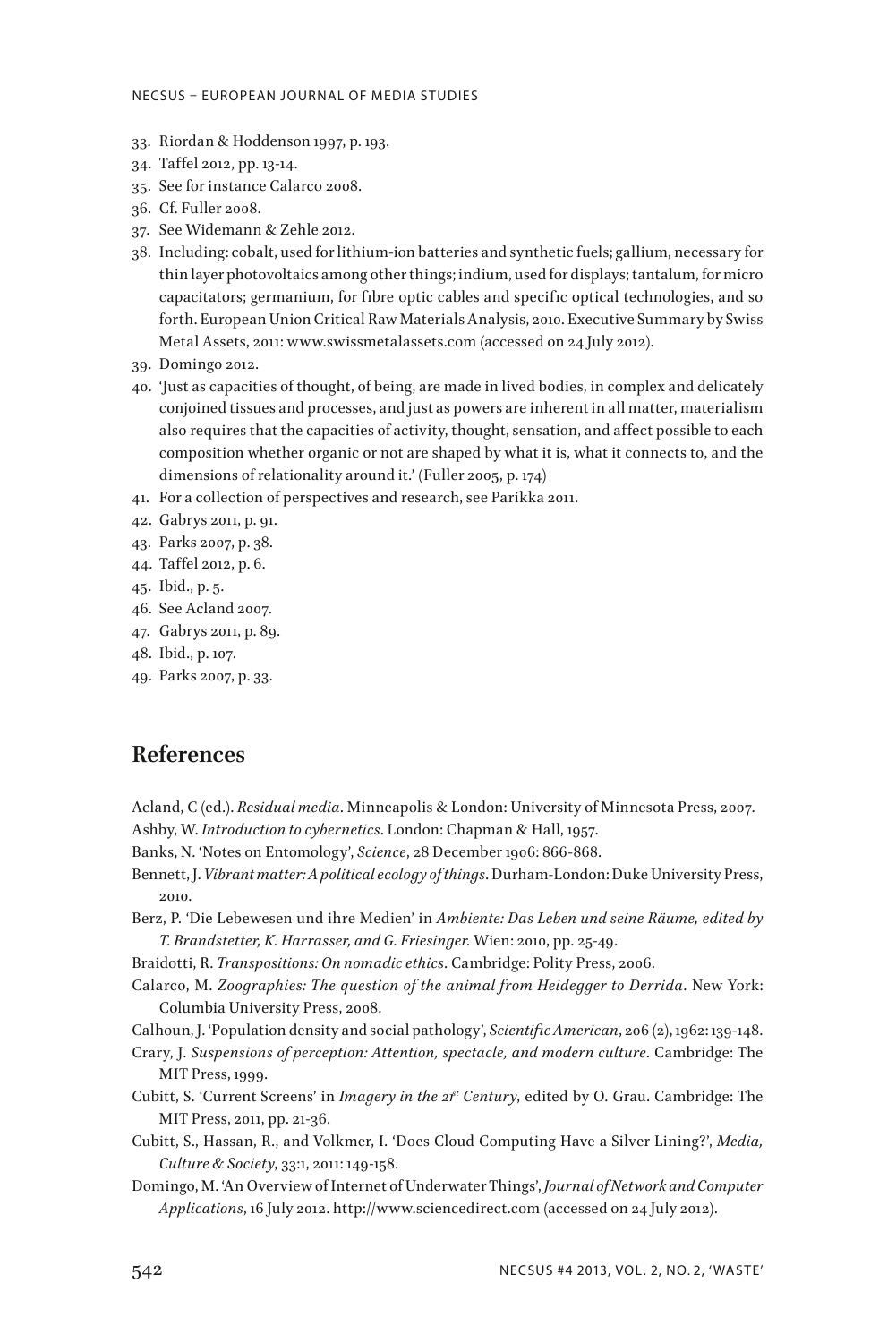European Union Critical Raw Materials Analysis, by the European Commission Raw Materials Supply Group, 30 July 2010, executive summary by Swiss Metal Assets, 1 October 2011. www. swissmetalassets.com (accessed on 24 July 2012).

Fabre, J.-H. *Social life in the insect world*, translated by B. Harmondsworth. Middlesex 1911/1937.

Felt, E.P. 'Bugs and Antennae', *Science*, Vol. LV, 19 May 1922: 528-530.

Fuller, M. *Media ecologies*. Cambridge: The MIT Press, 2005.

- \_\_\_\_\_. 'Art Methodologies in Media Ecology' in *Deleuze, Guattari, and the production of the new*, edited by S. O'Sullivan and S. Zepke. London: Continuum, 2008, pp. 45-55.
- Gabrys, J. *Digital rubbish: A natural history of electronics*. Ann Arbor: University of Michigan Press, 2011.
- Gibson, J. *The ecological approach to visual perception*. Hillsdale: 1986.
- Goddard, M. and Parikka, J. 'Unnatural Ecologies', special issue of *Fibreculture*, 17, 2011. http:// seventeen.fibreculturejournal.org/.
- Johach, E. 'Andere *Kanäle*. Insektengesellschaften und die Suche nach den Medien des Sozialen,' *Zeitschrift fuer Medienwissenschaft*, 1, 2011: 71-82.

Maxwell, R. and Miller, T. *Greening the media*. Oxford: Oxford University Press, 2012.

- Newland, C. *What is instinct? Some thoughts on telepathy and subconsciousness in animals*. New York: Frederik A. Stokes Publishers, 1916.
- Parikka, J. *Insect media: An archaeology of animals and technology*. Minneapolis: University of Minnesota Press, 2010.
- \_\_\_\_\_. *Medianatures: The materiality of information technology and electronic waste*. Open Humanities Press, 2011. http://www.livingbooksaboutlife.org/.
- Parks, L. 'Falling Apart: Electronics Salvaging and the Global Media Economy' in *Residential media*, edited by C. Acland. Minneapolis-London: University of Minnesota Press, 2007, pp. 32-47.
- Pettman, D. *Human error species-being and media machines*. Minneapolis: University of Minnesota Press, 2011.
- Riordan, M. and Hoddeson, L. *Crystal fire: The invention of the transistor and the birth of the information age*. New York-London: W. W. Norton & Company, 1997.
- Müggenburg, J. and Vehlken, S. 'Rechnende Tiere. Zootechnologien aus dem Ozean', *Zeitschrift für Medienwissenschaft* 1, 2011: 58-70.
- Sebeok, T (ed.). *Animal communication: Techniques of study and results of research*.Bloomington: Indiana University Press, 1968.
- Simon, H. *Sciences of the artificial*. Cambridge: The MIT Press, 1969.
- Sleigh, C. *Six legs better: A cultural history of myrmecology*. Baltimore: The Johns Hopkins University Press, 2008.
- Sloterdijk, P. *Terror from the air*, translated by A. Patton and S. Corcoran. New York: Semiotext(e), 2009.
- Taffel, S. 'Escaping Attention: Digital Media, Hardware, Materiality and Ecological Cost', *Culture Machine*, vol. 13, 2012: 1-28.
- 'The Outlook for Applied Entomology', *Science*, vol. XVII, 16 January 1891: 29-35.
- Vehlken, S. *Zootechnologien. Ein Mediengeschichte der Schwarmforschung*. Zürich: Diaphanes, 2012.
- Von Frisch, K. *The dancing bees: An account of the life and senses of the honey bee*, translated by D. Ilse. London: Harcourt, Brace & World, 1955 (orig. in 1953).

Wheeler, W. *Emergent evolution and the social*. London: K. Paul, Trench, Trubner & Company, 1927.

Wiedemann, C. and Zehle, S (eds). *Depletion design: A glossary of network ecologies*. Amsterdam: Institute of Network Cultures, 2012.